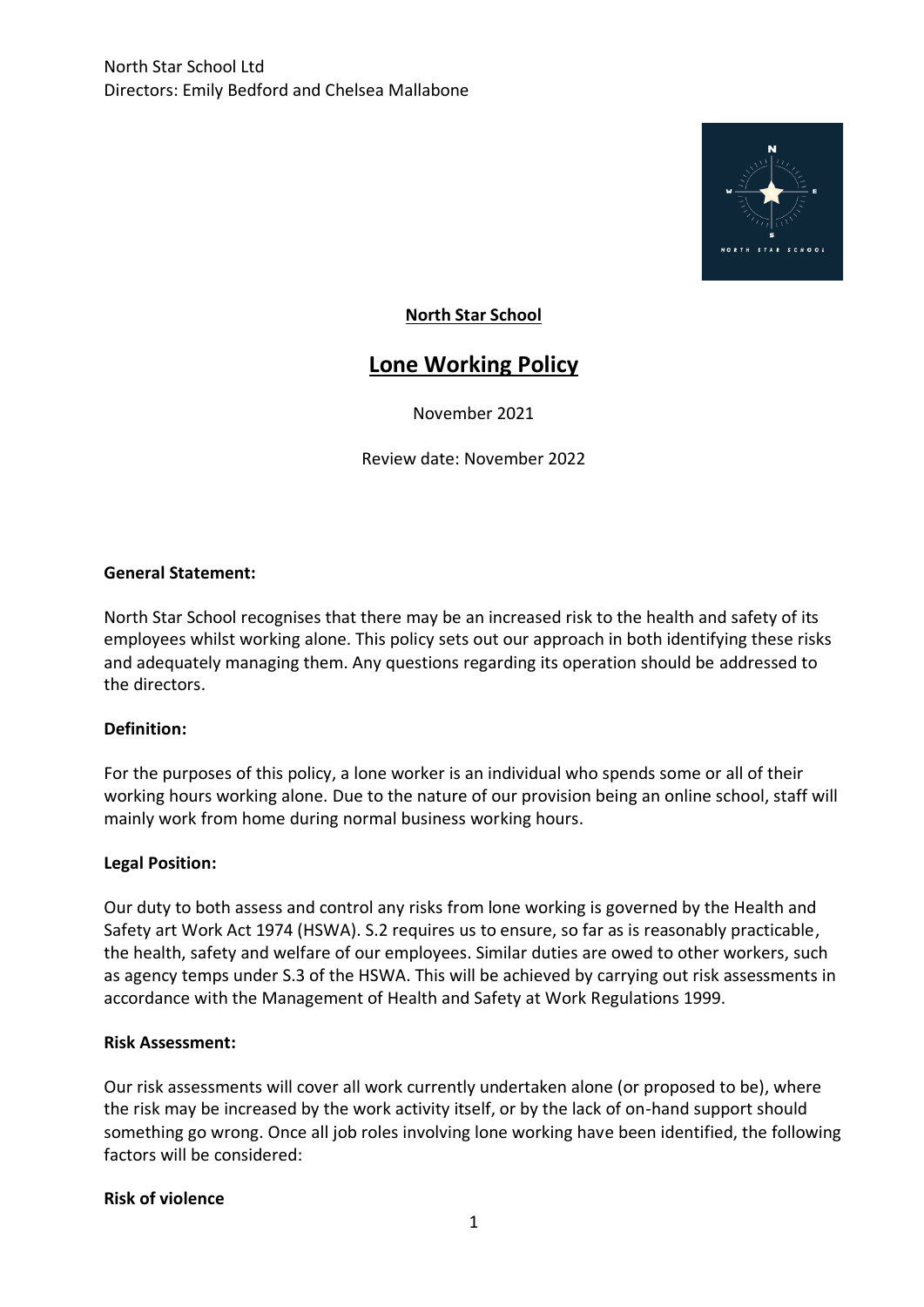

All jobs involving an element of lone working will be assessed for a risk of verbal threats, or violence. North Star School will not tolerate any verbal abuse towards staff members and as an online provider, meeting/lesson links will be ended immediately should a staff member feel threatened in any way. Directors will then take necessary next steps. If staff are due to meet face to face with any members of the public, they will ensure they have spoken with directors to confirm times and dates and will have their mobile phone with them at all times, to contact either directors or emergency services should the need arise.

## **Plant and equipment**

Plant and equipment used by lone workers will be assessed to ensure that it is suitable for use by one person. During staff inductions the computer equipment staff will be using to deliver their online lessons will be assessed for suitability and health and safety. No large plant equipment will be used as staff are working from home and only need a computer to access.

#### **Work at height**

Working at height will not be undertaken when working alone.

#### **Chemicals**

Any existing, or planned use of chemicals will be considered with regards to their suitability for use by those working alone. With staff being based at home, usual chemicals found in homes will be risk assessed as medium to low risk as they are for general public use.

#### **The worker**

The medical fitness of workers working alone will be assessed during staff induction and through regular well-being check in's with directors.

#### **Control Measures:**

In order to manage the risks identified, we have introduced the following control measures:

#### **Risk of violence/verbal abuse:**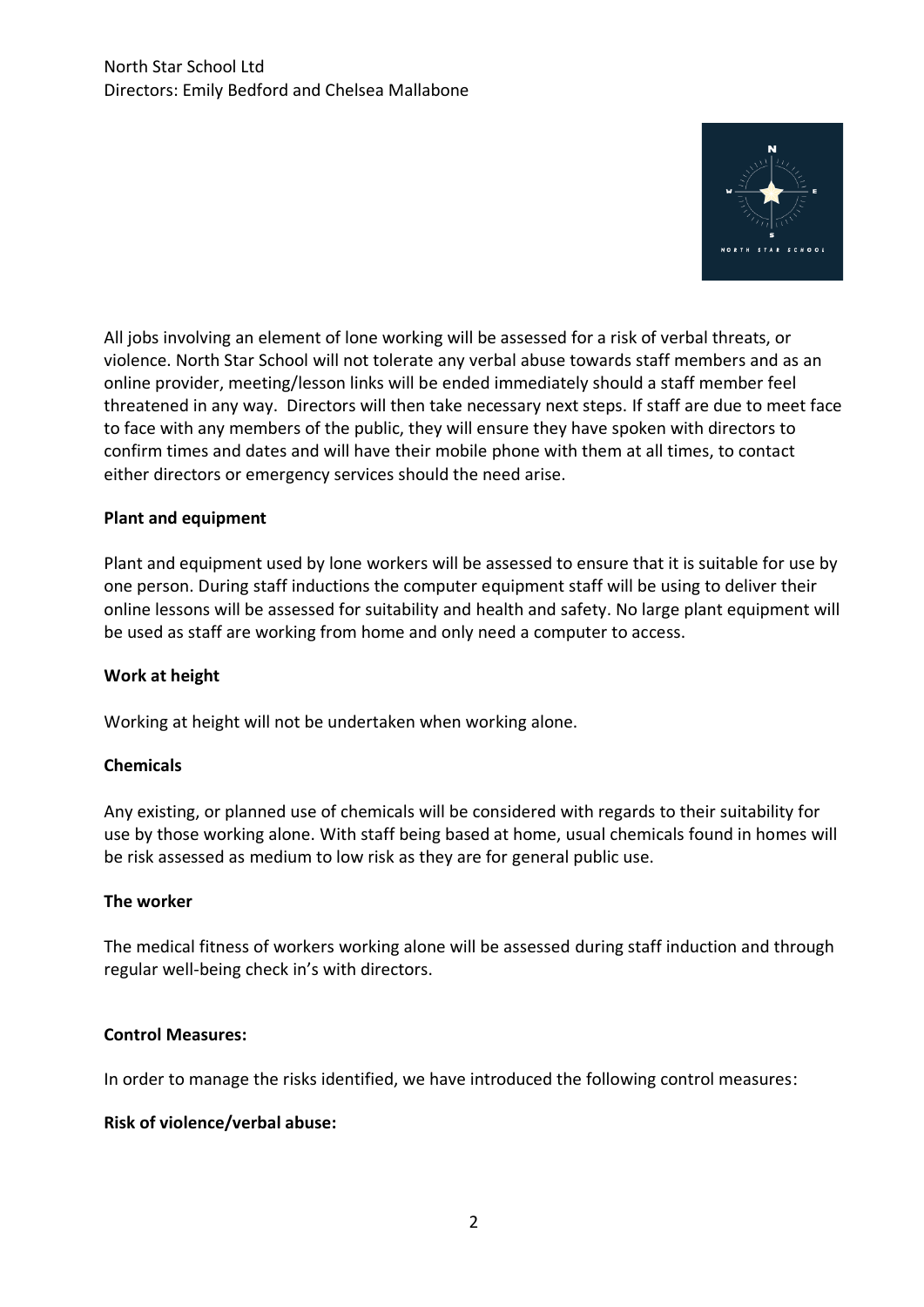

Staff are required to end a meeting/lesson immediately if they feel threatened by students, parents/carers or professionals or if another student is verbally abusive towards another student in the lesson group.

If the lesson is a group lesson, then a new lesson link will be sent out to the remaining students so they can re-join their lesson without the potential interruption from disruptive students. Staff must inform directors as soon as possible if they have had to end a lesson due to feeling threatened. Directors will then take the next appropriate steps, following the admissions policy. Staff must not arrange to meet with parents or members of the public out of working hours. Staff must ensure that they have confirmed with directors dates and times of proposed meetings to ensure were possible a second staff member can be present to avoid lone meetings and they must ensure they have their mobile phone available should they need to contact directors or emergency services.

## **Communication:**

## Staff are advised to:

Communicate regularly with directors throughout the day via Microsoft Teams to give updates on lessons/attendance/safeguarding and at the end of each day during staff daily meetings. Carry a mobile phone at all times when lone working.

## **First Aid:**

All staff will receive basic first aid training.

## **Emergency procedures:**

In the event that a lone worker falls ill, or into difficulties, they are to use their mobile phone/school phone to contact the directors, their GP or the emergency services. If a staff member fails to log in to work when they are expected and they have not called in sick, then contact will be attempted by directors and then emergency contacts will be made aware that the staff member has not logged in for work and to make arrangements to check in with the staff member and inform directors of the outcome.

## **Unacceptable Working Alone:**

The following activities are not to be carried out by lone workers under any circumstances:

- Working at height
- Manual Handling of heavy or bulky items
- Transport of injured persons